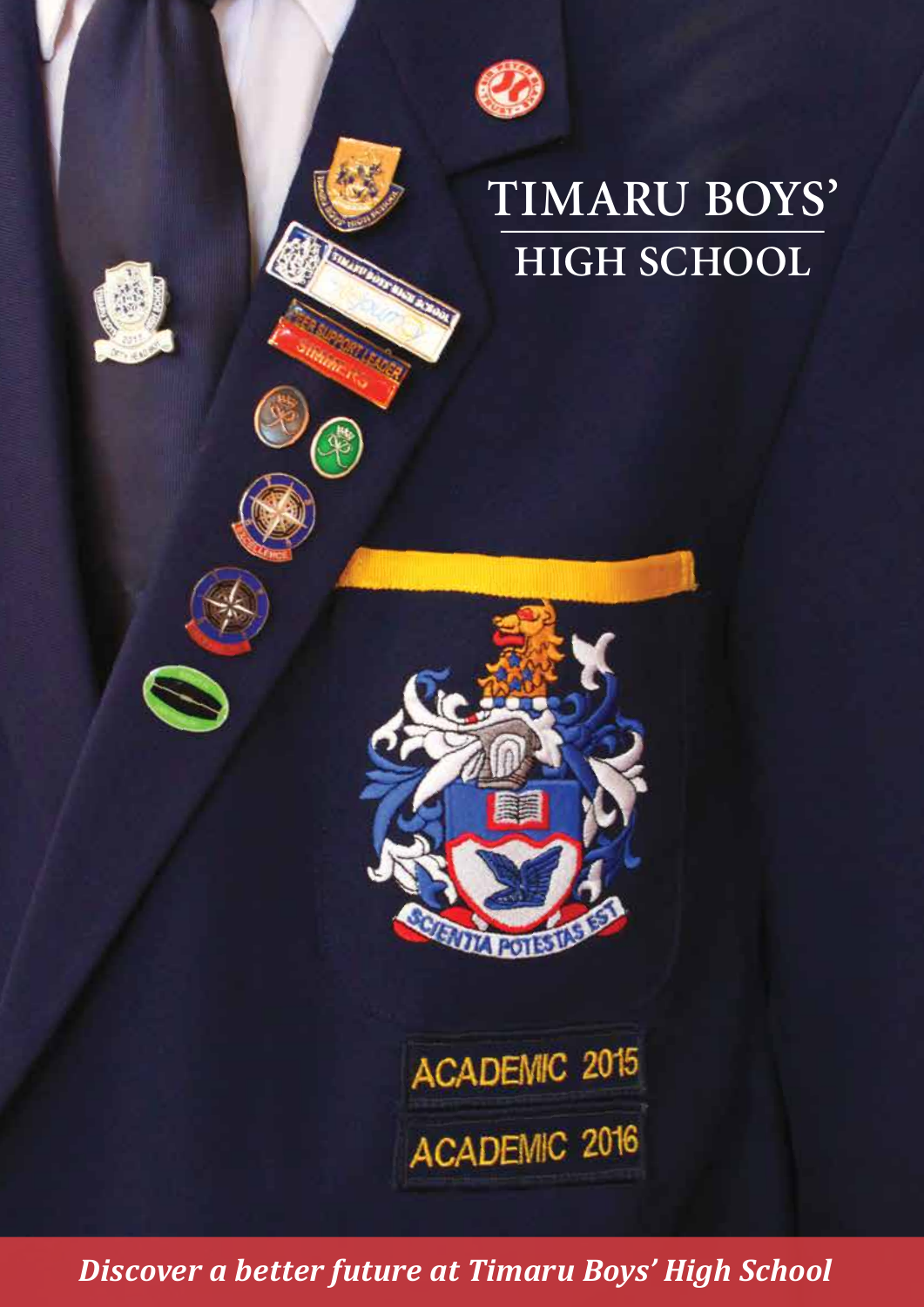



## Welcome to Timaru Boys' High School.

*We offer this prospectus as a window on who we are and what we do.* 

The provision of high-quality teaching and learning with optimal conditions for success is our priority at Timaru Boys'. We want our students to receive the best opportunity to develop in an inclusive and stimulating environment that is designed to meet their needs as young men. Our focus is on the enrichment of each boy so that he experiences personal growth and excellence, to position him well for ongoing learning and success. We want him to develop both his 'heart' and 'mind' and a sense of purpose and progression. We aim to build character as well as talent. Our core values drive high achievement and instil the attributes of good men. Qualities that underpin a Timaru Boys' education include: respect for self and others, responsibility, integrity, excellence, participation, and the development of an enquiring mind. In all areas of endeavour and conduct, expectations are high, achievement is celebrated, and strong relationships are forged.

We have a rich heritage and proud identity that reaches back to 1880. Timaru Boys' High school has always been at the forefront of education regionally and nationally. Our past gives us anchorage as we embrace the modern age.

The school also offers a broad range of activities outside the classroom in sport, culture and the arts. Co-curricular programmes, especially competitive team or group activities, give our students important challenges; boys can contribute and thrive in different contexts and enjoy aspects of the school spirit.

Join us at Timaru Boys' High School.

Warm regards,

Nick McIvor *Rector*

For further information or to arrange an enrolment interview please contact us at tbhs@timaruboys.school.nz or call Ph: 03 687 7560.

## *"School values are well known by students and actively taught and promoted."*

(2017 Education Review Office Report)

*"The school strongly promotes a positive and inclusive culture."*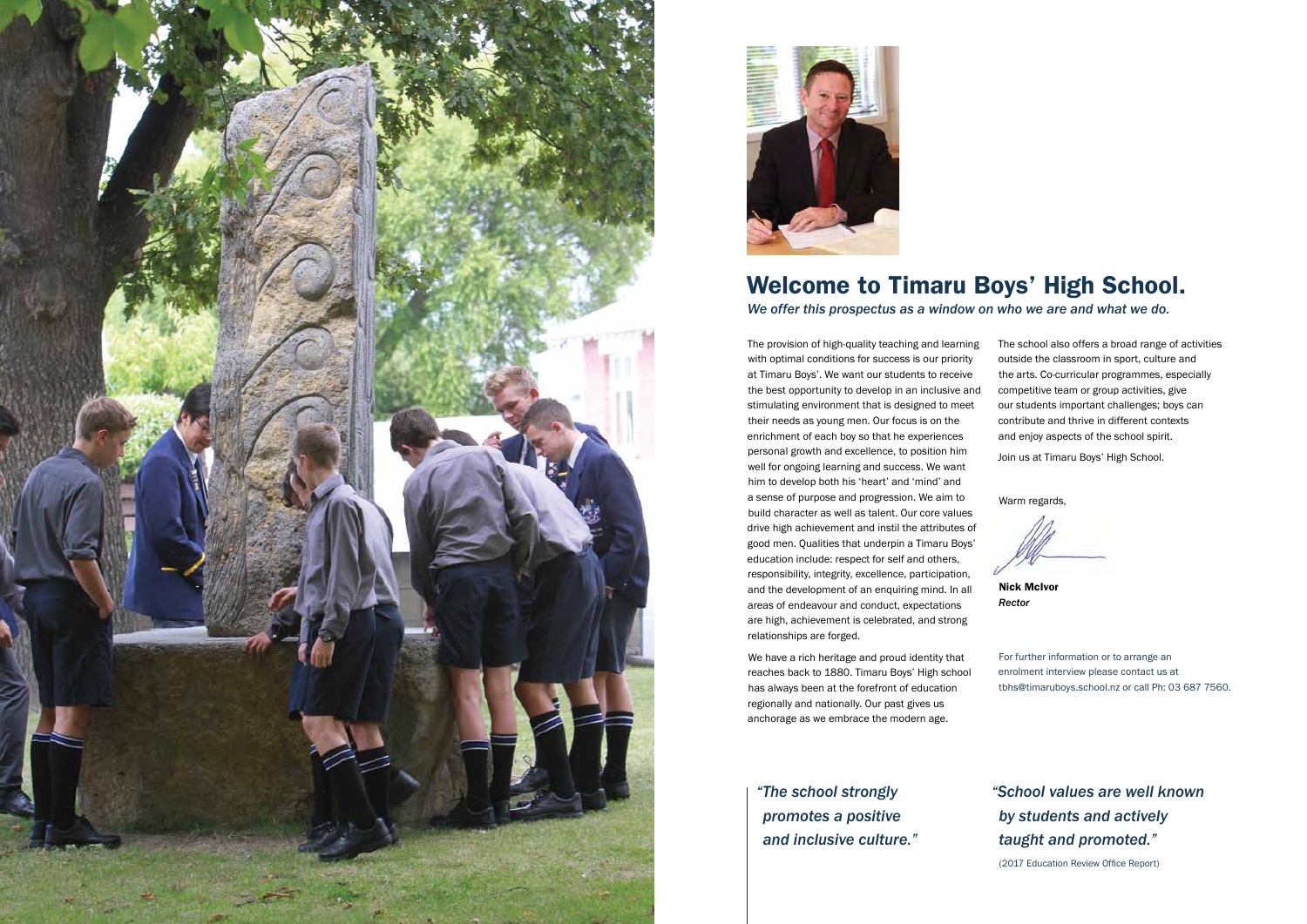



#### Academic Excellence

We believe that every young man can be taught to achieve to the best of his ability. Our lessons combine high expectations and standards with active and varied learning. They promote positive relationships, values and role modelling, healthy competition and recognition of achievement. There is a firm focus on the pursuit of excellence to prepare each boy for a successful future. The Timaru Boys' High School motto, *Scientia Potestas Est* (Knowledge is Power), underscores our belief that the power of learning transforms young men with selfknowledge and the desire to seek new knowledge and personal growth.

Our boys perform consistently well above local and national academic benchmarks in NCEA Levels 1, 2 and 3; with commendable Excellence and Merit Endorsement outcomes and Scholarship results. Our staff are motivated, experienced, responsive, and adept at joining and leading young men for their individual development.

The Gifted and Talented programme is designed to challenge able boys in an advanced setting, including curriculum acceleration in the junior school. A range of extension opportunities is available to seniors that will complement their qualification pathways and enable them to think, work and express themselves at advanced levels. For students with particular learning needs, tailored assistance is provided by our Learning Support programme. Those who speak English as a second language can access specialist ESOL (English for Speakers of Other Languages) help.

Our students enjoy high-quality modern learning environments, with extensive Information Technology (IT). Science is taught in well-resourced laboratories that facilitate superb practical and theoretical experiences in biology, chemistry and physics. The performing arts are enhanced by practice rooms, a mixing suite, and a special performance and dance area. Sport and physical education achievement benefits from a modern fit-forpurpose gym facility and swimming pool. John Scott Lodge in the Godley Valley provides a great base for outdoor education. Diverse technologies and innovation are taught in well-equipped design rooms, e-learning spaces, workshops, laboratories and kitchens. A horticultural area on site helps agriculture students to develop their interests and abilities. Our whanau room is an important centre for excellence in te reo and tikanga.

*"Boys with advanced capabilities value the increased opportunities they have to extend and enrich their learning."* 

(2017 Education Review Office Report)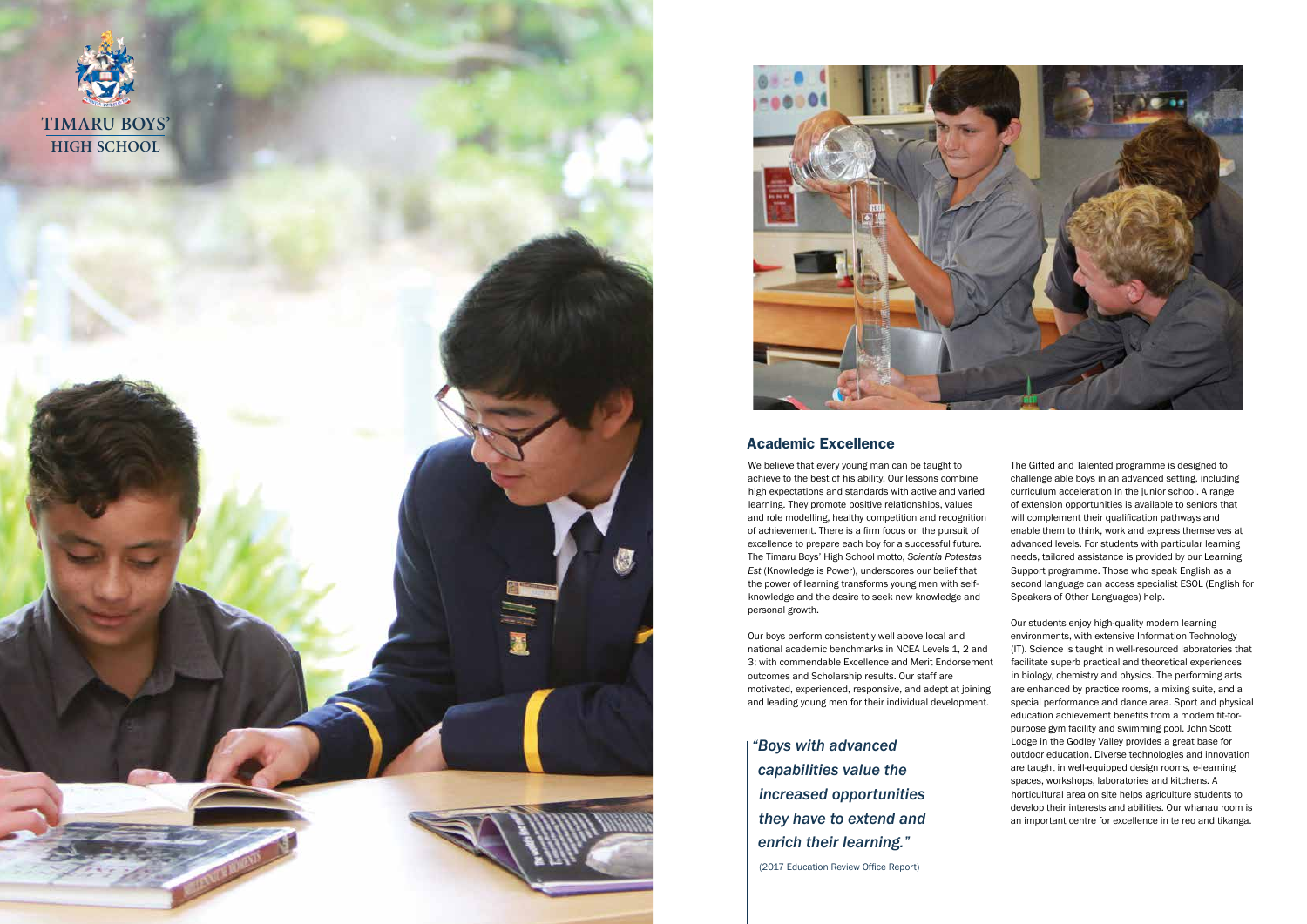## Great Heart, Rich History, Bright Future

The character of Timaru Boys' stems from its prestigious past and aspirational ethos. The culture nurtured among the boys is one of collective progress and mutual support. School identity is grounded in iconic echoes from the past such as: the unique Memorial Library; Thomas House boarding; the Lovelock Oak; the ANZAC Service and Special Assemblies; the school song and school prayer; and treasured traditions that cultivate pride and belonging. Timaru Boys' is also fortunate to have a vibrant community that has given valued support through the generations and shared in its many successes.

 $\frac{0.5 \text{ m}}{0.0 \text{ m}}$ 

Participation and challenge come from the House system, which builds bonds and camaraderie between the boys across year levels. Pastoral connections between older and younger boys are affirmed by an effective peer support system and vertical house groups.

The school is enhanced by the 20-30 international students who join us at all year levels from around the globe. These students bring a special dimension to the school and wider community. Curriculum connections to Timaru Girls' High School and social events that also include Craighead Diocesan School occur annually.

The Rite Journey is a special feature of Timaru Boys' for Year 10 boys. It includes physical and reflective goals and tasks designed to support boys' transition through adolescence to manhood, helping them to become welladjusted, self-aware, confident and capable young men.

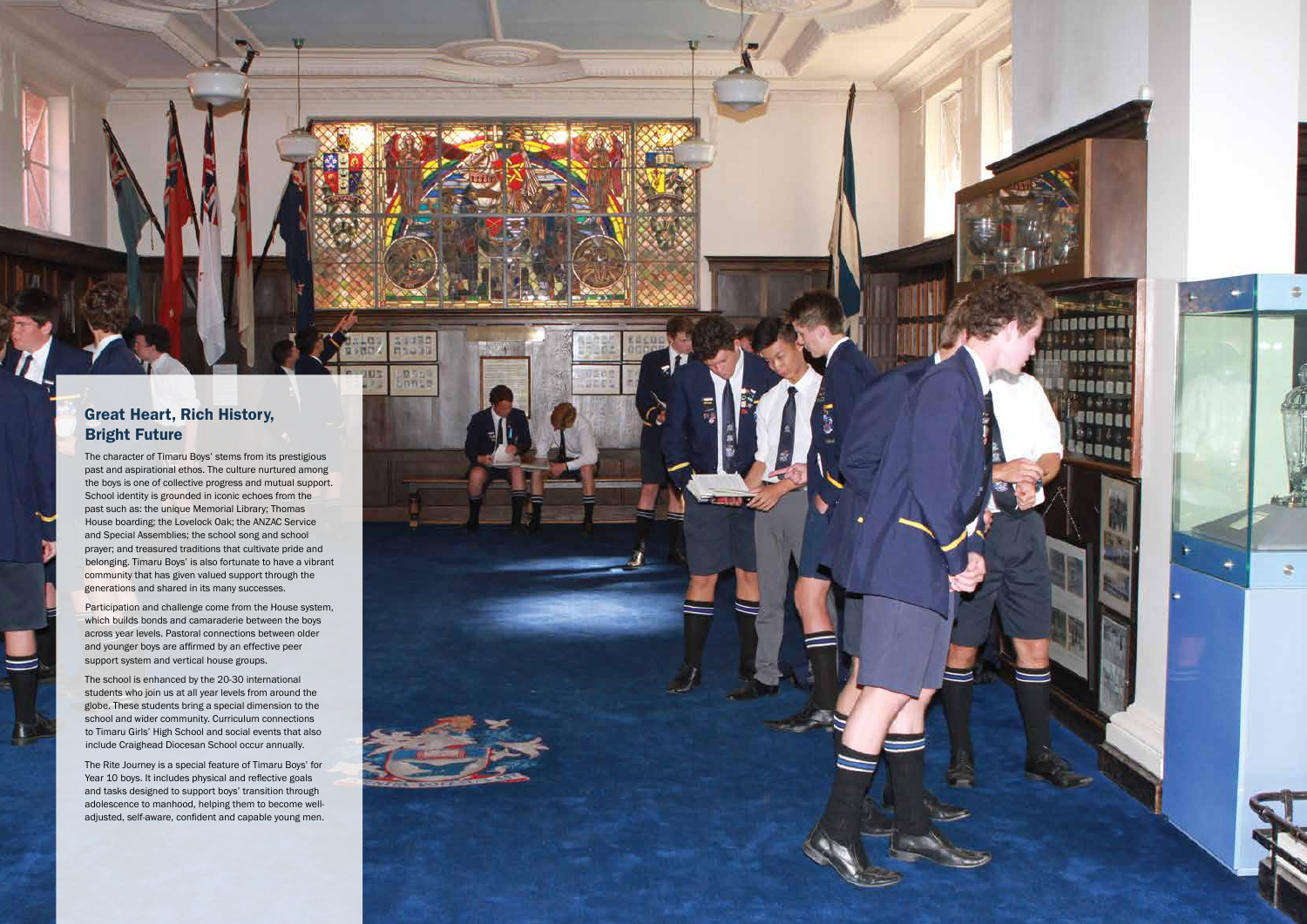## An Education for Life

Co-curricular participation, especially in competitive group activities, is essential to a boy's intellectual, physical, spiritual and emotional growth. It gives boys diverse ways to excel and gain resilience and self-management.

Sport helps boys to develop holistically; fostering commitment and friendship as well as perseverance and collaboration. Timaru Boys' ranks in the top tier of sporting competitions across the South Island and nationally, and our students regularly achieve national honours.

The school is accomplished in the performing arts, from its barbershop chorus and jazz, rock and chamber groups to theatre productions and kapa haka and Pasifika performance. Theatre sports, debating and public speaking flourish in the school. Subjects in the arts regularly adapt to suit evolving youth culture, and the arts perform with distinction in NCEA frequently.

Team-building skills, self-esteem and new understandings are taken from our Outdoor Education programme that starts in Year 9. The Duke of Edinburgh Award, which includes an outdoor expedition component, also builds positive personal qualities.

*"The focus on involvement helps students to develop their sense of belonging."*

*"The school's mission is strongly supported by opportunities for boys to give service within and beyond the school."*

(2017 Education Review Office Report)



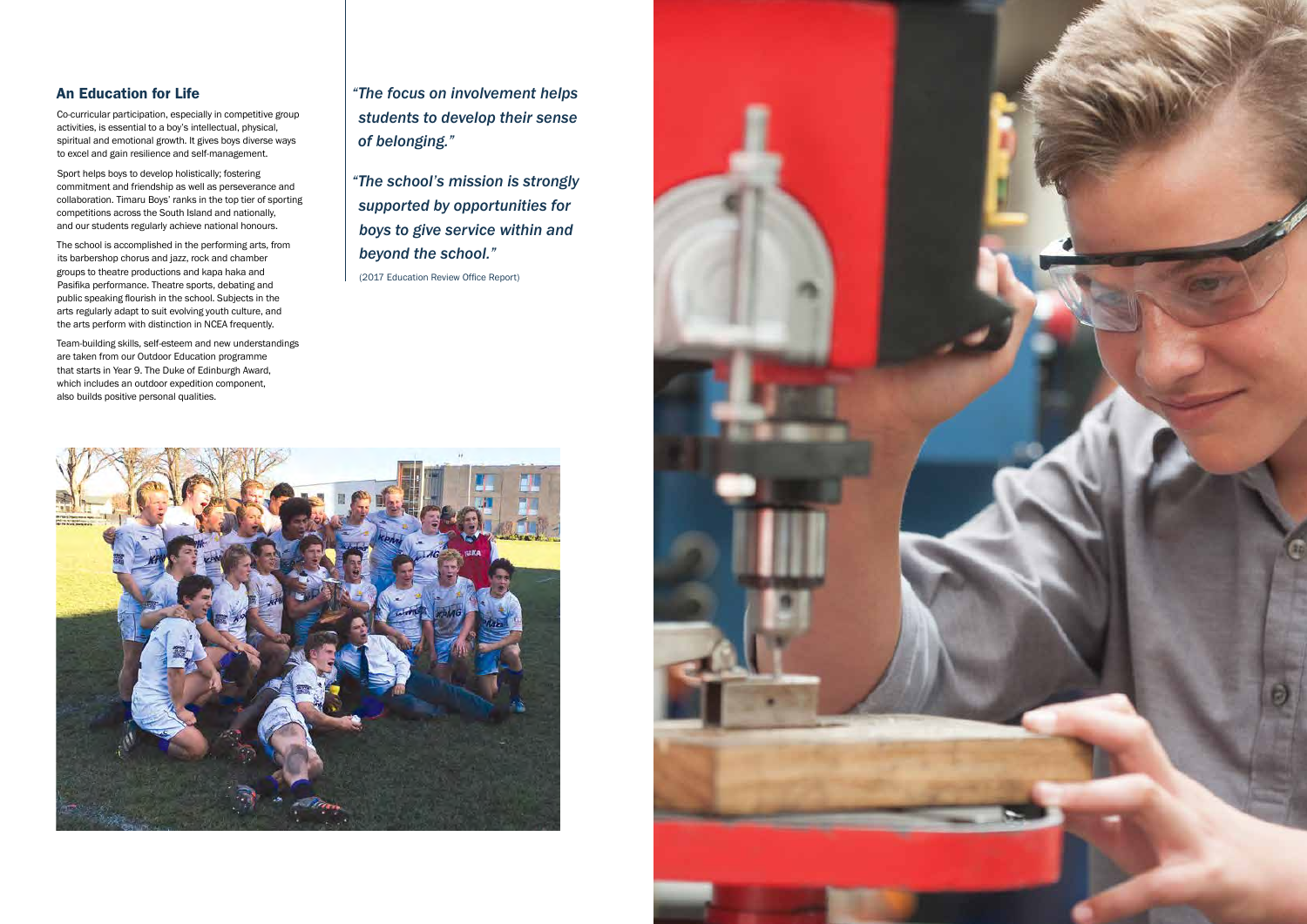

## Boarding at Thomas House

The Thomas House hostel caters for up to 125 boarding students. The boarders are integral to school life, contributing their own special identity and friendship, diligence and dependability in the hostel environment. Boys live both in dormitories and in individual houses, and there are common rooms and laundry, kitchen and medical facilities. Thomas House is run by excellent staff who support the boys tremendously in all areas. A range of boarding scholarships is available.

### Uniform

Timaru Boys' High School requires its students to wear the uniform with pride and to a high standard of dress and personal grooming.



## Find Out More

This prospectus aims to set out the main educational elements of Timaru Boys' High School. You are encouraged to visit our website for enrolment forms and more detailed information, including but not limited to:

| <b>Boarding at Thomas House</b> | <b>Houses</b>            |
|---------------------------------|--------------------------|
| Curriculum                      | Co-curricular activites  |
| <b>Facilities</b>               | Maori                    |
| <b>Scholarships</b>             | Uniform                  |
| Inter-school exchanges          | International students   |
| Sport and cultural activity     | Special programmes       |
| Terms and holidays              | School fees and donation |
| The calendar and newsletter     | <b>Board of Trustees</b> |
| <b>Old Boys information</b>     |                          |

#### www.timaruboys.school.nz

Timaru Boys' High School 211 North Street, Timaru Private Bag 903, Timaru 7940

p. (03) 687 7560  $f. (03) 688 8219$ e. tbhs@timaruboys.school.nz www.facebook.com/timaruboyshigh





**TIMARU BOYS' HIGH SCHOOL**